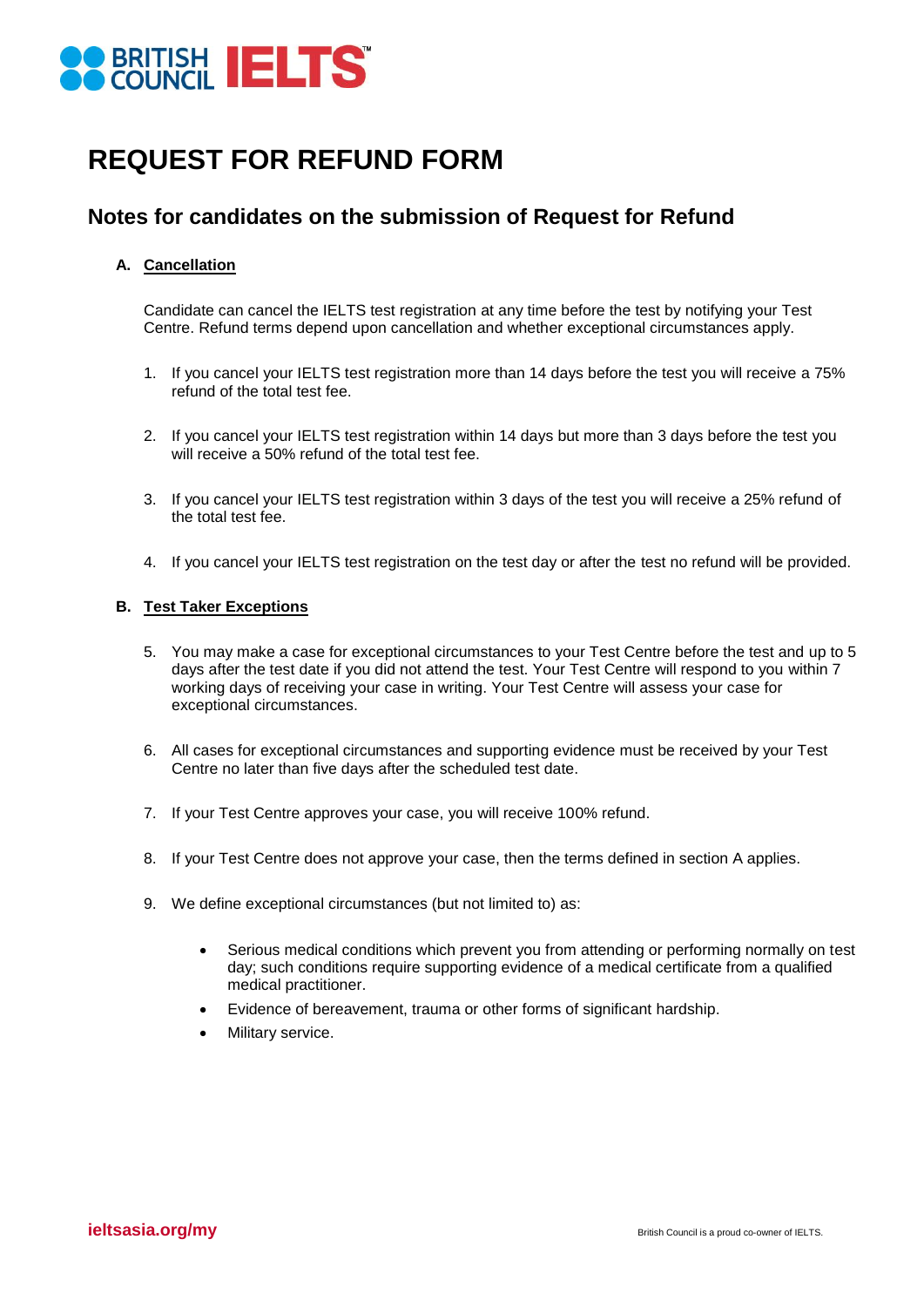

### **C. Test Centre Exceptions**

- 10. Under certain circumstances outside Test Centre control, we may have to cancel your test. These circumstances include and are not limited to extreme weather conditions, natural disaster, civil unrest and industrial action.
- 11. In these circumstances, your Test Centre will provide you with as much notice as possible and give you the choice of either:
	- A full refund, or, a transfer to a future test date convenient to you.
- 12. In cases where your Test Centre cancels a test under circumstances within its control then in addition to a full refund or transfer to another test date, you may be eligible to apply for compensation for expenses incurred. Your eligibility will be assessed as a reasonable claim or not by the Test Centre and any compensation will be awarded depending on the following conditions:
	- The Test Centre will assess whether the decision to cancel is within or outside its control.
- 13. Any compensation awarded will be limited to travel and accommodation expenses only and which are:
	- directly incurred as a result of planning your attendance on test day,
	- evidenced by payment receipt(s),
	- evidenced that cancelled travel and/or accommodation charges are non-recoverable from vendor,
	- benchmarked against lowest reasonable market rates for the expenses in question (this will be carried out by the Test Centre).
	- If you travel further than the closest test venue to your normal place of residence, then the Test Centre will not find your claim reasonable.

### **CONTACT US: British Council Malaysia**

#### **Kuala Lumpur Centre**

Ground Floor, West Block, Wisma Golden Eagle Realty, 142C, Jalan Ampang, 50450 Kuala Lumpur. Tel: +603 2723 7900 Email: [info@britishcouncil.org.my](mailto:info@britishcouncil.org.my)

### **Penang Centre**

Wisma Great Eastern, Suite 3A.1 & 3A.2, 25, Lebuh Light, 10200 George Town, Pulau Pinang Tel: +604 255 900 Email: [info@britishcouncil.org.my](mailto:info@britishcouncil.org.my)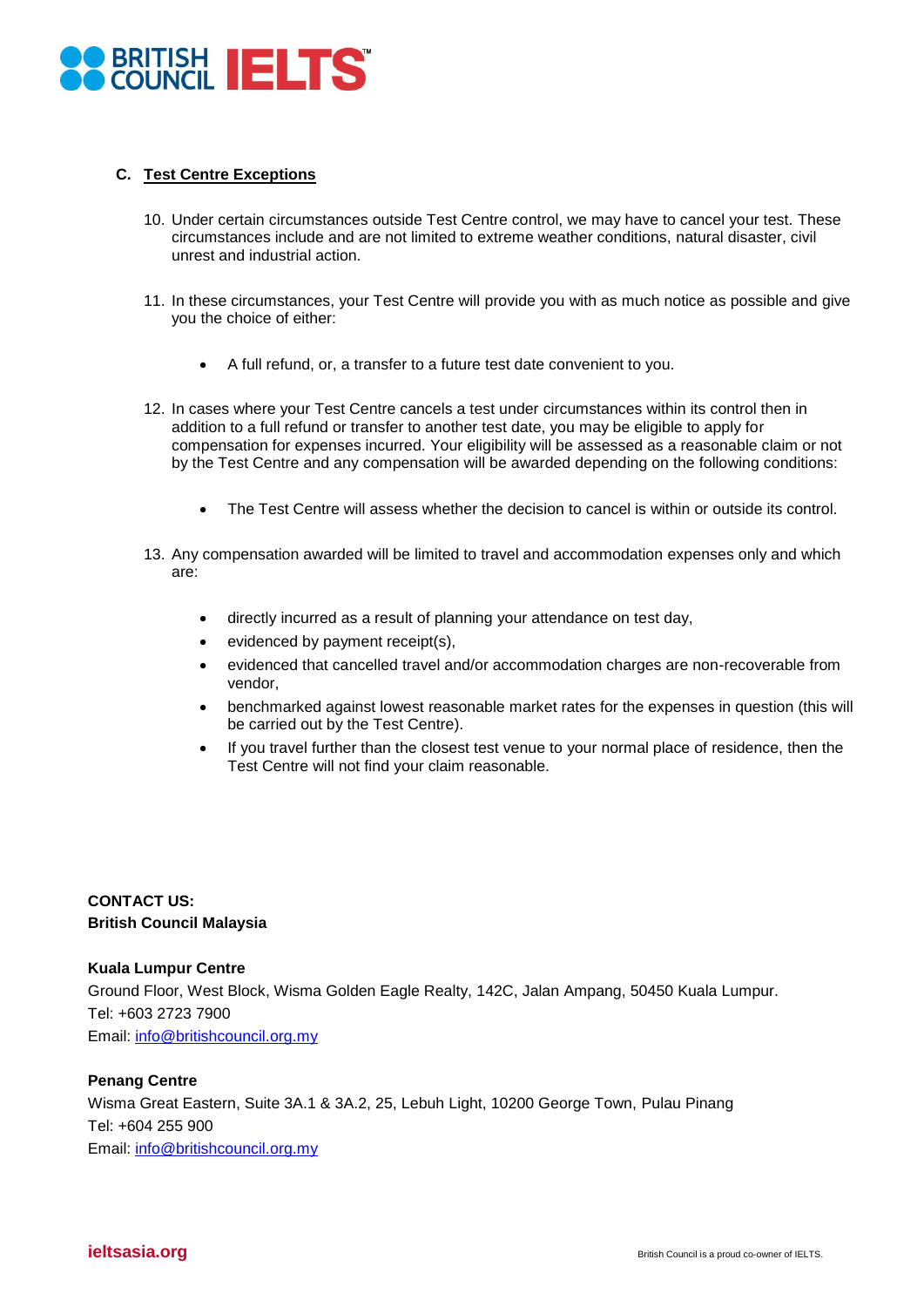

# **REQUEST FOR REFUND FORM**

Please print clearly and provide ALL information.

I wish to cancel my **IELTS / IELTS for UKVI / computer-delivered IELTS or UKVI / Life Skills** test on:

Test Date: <u>\_\_\_/ \_\_</u> \_\_\_\_\_\_ \_\_\_\_\_ Test Module: General Training / Academic MM YY (Please circle)

| <b>Name</b>          |  |
|----------------------|--|
| IC / Passport No     |  |
| <b>Phone Number</b>  |  |
| <b>Email Address</b> |  |

#### **Reason for Cancellation:**

*Note: If on medical grounds, please request your doctor to complete the form on the last page.*

- **I** I must return the **IELTS** confirmation letter/email.
- **I must return the official receipt.**
- **Any other supporting documents.**
- **I understand that my refund will take approximately 6 weeks to be processed.**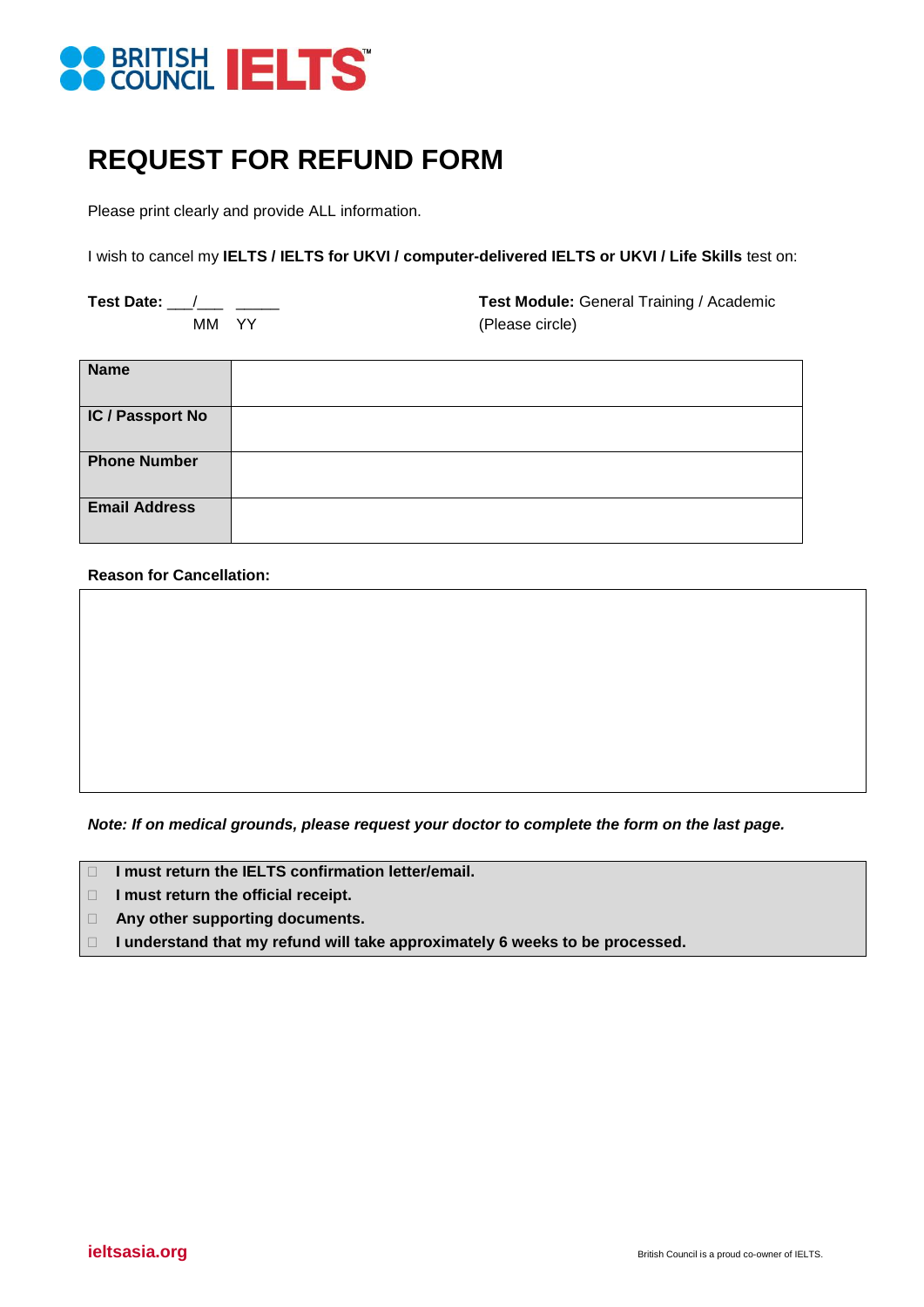

# **Banking Details for Refund**

### **Payment method: Bank Transfer**

| Please fill in the following details                                                                |                                                                                                     |
|-----------------------------------------------------------------------------------------------------|-----------------------------------------------------------------------------------------------------|
| <b>Bank account holder name</b>                                                                     |                                                                                                     |
| Bank full name (eg: Malayan<br><b>Banking Berhad / Citibank Berhad /</b><br><b>RHB Bank Berhad)</b> |                                                                                                     |
| <b>Brank branch and address</b>                                                                     |                                                                                                     |
| <b>Bank account number</b>                                                                          |                                                                                                     |
| <b>IBAN</b> (international bank) or Swift<br>Code (local bank)                                      |                                                                                                     |
| $\Box$<br>borne by the applicant; and is not included in the cancellation fee.                      | I understand that any processing fee applied by the bank for international bank transfer, are to be |

| To authorize someone to receive bank transfer on behalf |                                                                                                      |
|---------------------------------------------------------|------------------------------------------------------------------------------------------------------|
| <b>Authorized Person's Name</b>                         |                                                                                                      |
| <b>IC / Passport Number</b>                             |                                                                                                      |
|                                                         | hereby authorize the following person to collect my refund as detailed above.                        |
| on my behalf.                                           | I understand that British Council will not be responsible for the funds once it has been transferred |

#### ……………………………. ………………………… **Signature (Candidate) Date (DD/MM/YYYY)**

|                                                                       | <b>For Office Use Only</b> |             |  |
|-----------------------------------------------------------------------|----------------------------|-------------|--|
| <b>Received by CME</b>                                                |                            | <b>Date</b> |  |
| <b>Processed by Exam</b><br><b>Staff</b>                              |                            | <b>Date</b> |  |
| <b>Request Approved /</b><br><b>Denied by Exams</b><br><b>Manager</b> |                            | <b>Date</b> |  |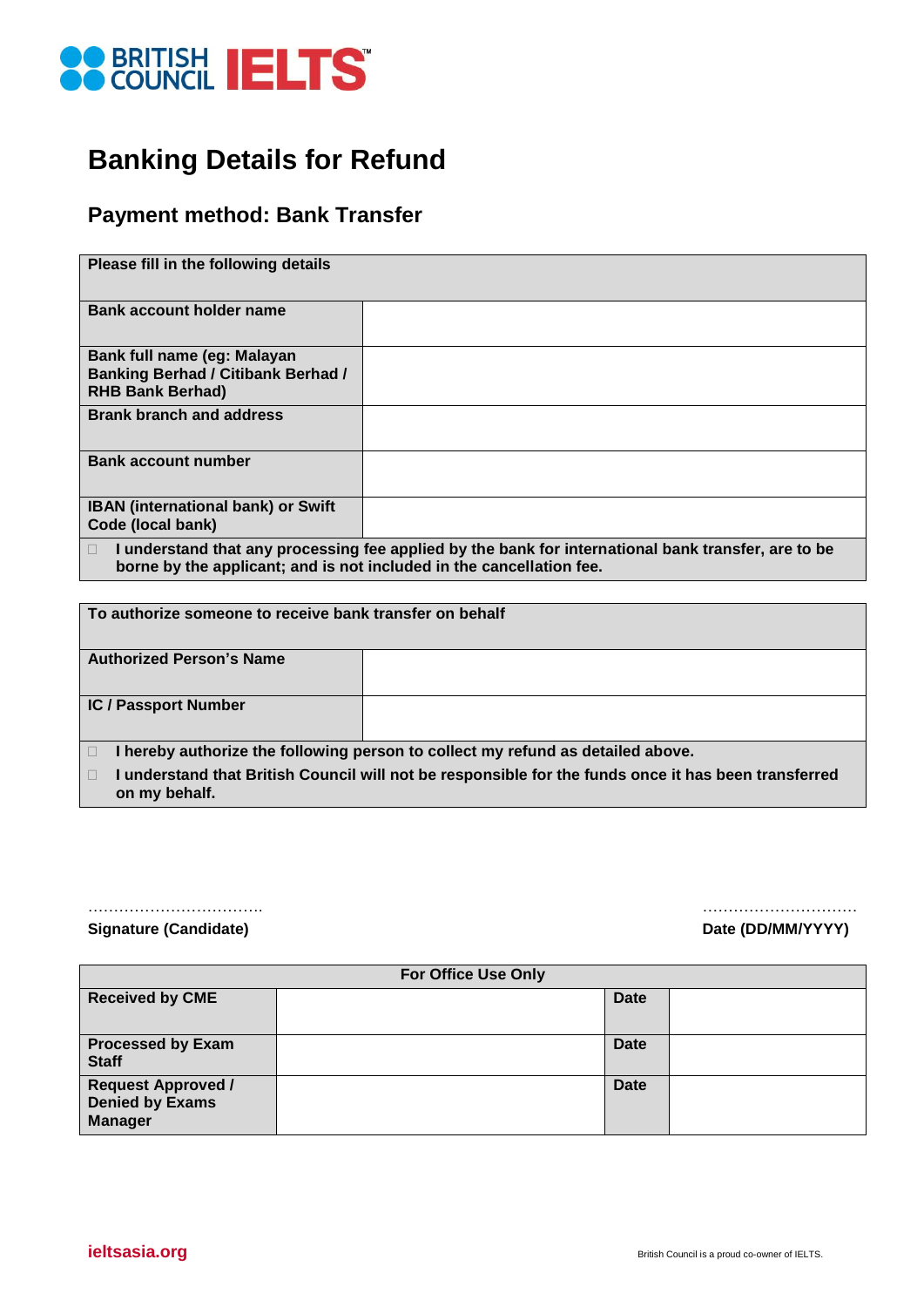

### **Supporting Documentation / Evidence : Medical**

(This form must be accompanied by an original medical certificate)

*Professional Practitioner Certificate* (to be completed by medical practitioner)

Date/s of consultation:

**Candidate affected on the test day** (please circle appreciate letter):

| $\mathsf{A}$ | totally unable to sit for exam                  |  |
|--------------|-------------------------------------------------|--|
| B            | very severely affected but able to sit for exam |  |
| C            | severely affected but able to sit for exam      |  |
| D            | moderately affected but able to sit for exam    |  |
| Е            | slightly affected but able to sit for exam      |  |
| F            | unable to assess ability to sit for exam        |  |

**Candidate affected prior to the test day** (please circle appreciate letter):

| $\mathsf{A}$ | totally unable to sit for exam                  |  |
|--------------|-------------------------------------------------|--|
| B            | very severely affected but able to sit for exam |  |
| C            | severely affected but able to sit for exam      |  |
| D            | moderately affected but able to sit for exam    |  |
| Е            | slightly affected but able to sit for exam      |  |
| F            | unable to assess ability to sit for exam        |  |

**Remarks:** Nature of illness and other relevant information (with reference to the candidate's capacity to sit an exam) which will assist in any assessment of this application for special consideration.